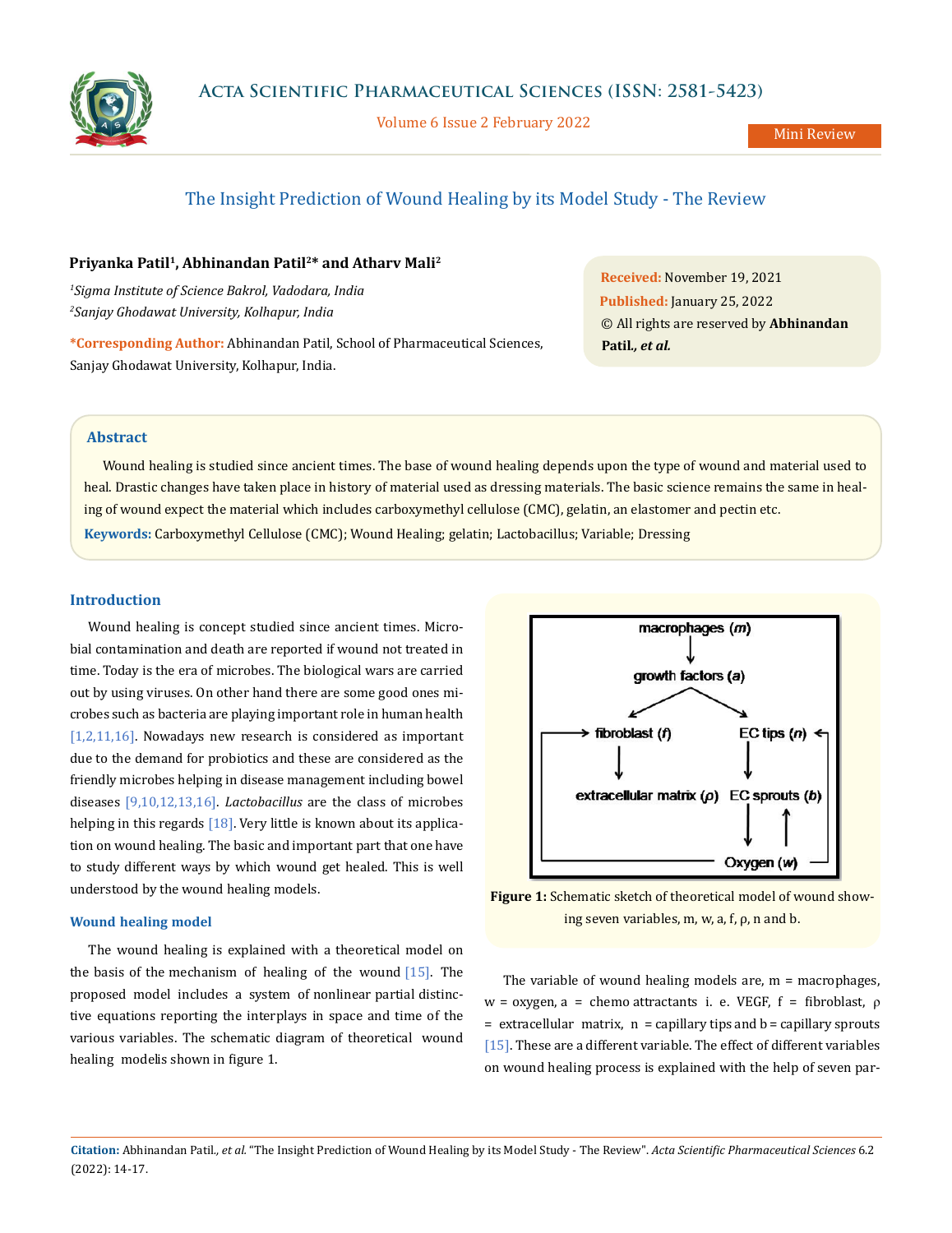tial differential equations like ∂n/∂t, ∂b/∂t, ∂w/∂t, ∂m/∂t, ∂a/∂t, ∂f/∂t ∂n∂ ∂p/∂t.

## **Wound dressings**

Wound dressings are the materials, which is used for healing or promotingthe wound. Wound dressings are formulated to be in direct contact with the wound from materials. These dressing materials are produced depends on the category, severity, and location of the wound [7].

#### **Necessity of wound dressings**

There are multiple factors that affect wound healing process. These are categorized into two factors local or intrinsic and systematic. Local factors are insufficient blood supply, foreign bodies, infection on the wound site, topical steroids and antiseptic. Systematic factors are the overall health or disease, aging and general health of the body  $[14]$ . Any wound fails to heal within a few weeks should be expected by a healthcare professional. It might be a chronic wound. Thisis due to the bacterial infection or might show an underlying disease such as diabetes, fibrosis, jaundice etc.  $[8]$ .

Microbiology of wound is an important infectious complication in patients with skin wounds. Wound infection can occur when the natural cutaneous barrieris broken and exposing underlying tissue. The schematic diagram of wound infection represented in figure 1.3. In the condition of the contaminated wound, comprise of an immunocompromised skin area and the loss of natural protection that is little energy for healing of wound  $[14]$ . The major risk of wound infection is increased by the concentration of pathogens and the presence of vascular disease, edemia, malnutrition, diabetes, and corticosteroids. If the wound is deeper or over a large area and the tissue is necrotic then the patient is more susceptible to infection  $\boxed{3}$ . The main signs of the soft tissue infections are pus formation, increased swelling of the wound site, (Figure 2) increased erythema, pain, odor and fever for patients [4].





The bacterial infections enter into the body and immediately start the growth of microorganisms and its colonies. This can lead to the internal infection or the infection of deeper portion of the tissue. Inadequate care of infections of the wound may also lead to a slow healing process, loss of soft tissue, limb amputation and death [6]. Recent reports observed that microbial contamination and its infectious colonies are the main reason of death for at least 10,000 people forevery million wound patients. Other factors are included as oxygenation, age and gender, stress, sex hormones in aged individuals, diabetes, medications, obesity, nutrition, alcohol consumption and smoking. These factors are the main factors for the delay in the process of wound healing  $[17]$ . Thus, the ideal wound dressing is the major need in wound care management.

## **Types of wound dressings**

Basically, suitable dressing materials must be selected for proper care of the wound and faster wound healing process. In an earlier day, the wound dressing materials used for healing are of bandages and gauze, with varying degree of absorption. Recently, researches focusing on the newer type of dressings with rapid healing capability, maintain a moist environment, control of infection, control of wound exudates etc.

Wound dressings are categorized into two types, traditional dressings, and current (modern) wound dressings. The natural, synthetic materials, cotton gauzes and wool are traditional dressings. Film, foam, hydrocolloids, alginates, hydrogels, composites, and antimicrobial dressings are modern wound dressing materials [21].

#### **Traditional wound dressings**

Gauze is the most available wound dressing in use today were made from woven or nonwoven gauze. It is highly absorbent and comparatively non-barrier due to it may promote dryness in wounds. In gauze dressings, sterile gauze pads are selected for absorbing a large volume of wound exudates in an open wound with the use of fibers. Gauze dressings require constant changing to safe from the exhaustion of healthy tissues. These types of dressings are reasonable cost and easy for manufacturing. Gauze becomes moistened due to intense wound effluent. Moreover, it becomes more adhesive to the wound area creating it painful when removing process [20].

15

**Citation:** Abhinandan Patil*., et al.* "The Insight Prediction of Wound Healing by its Model Study - The Review". *Acta Scientific Pharmaceutical Sciences* 6.2 (2022): 14-17.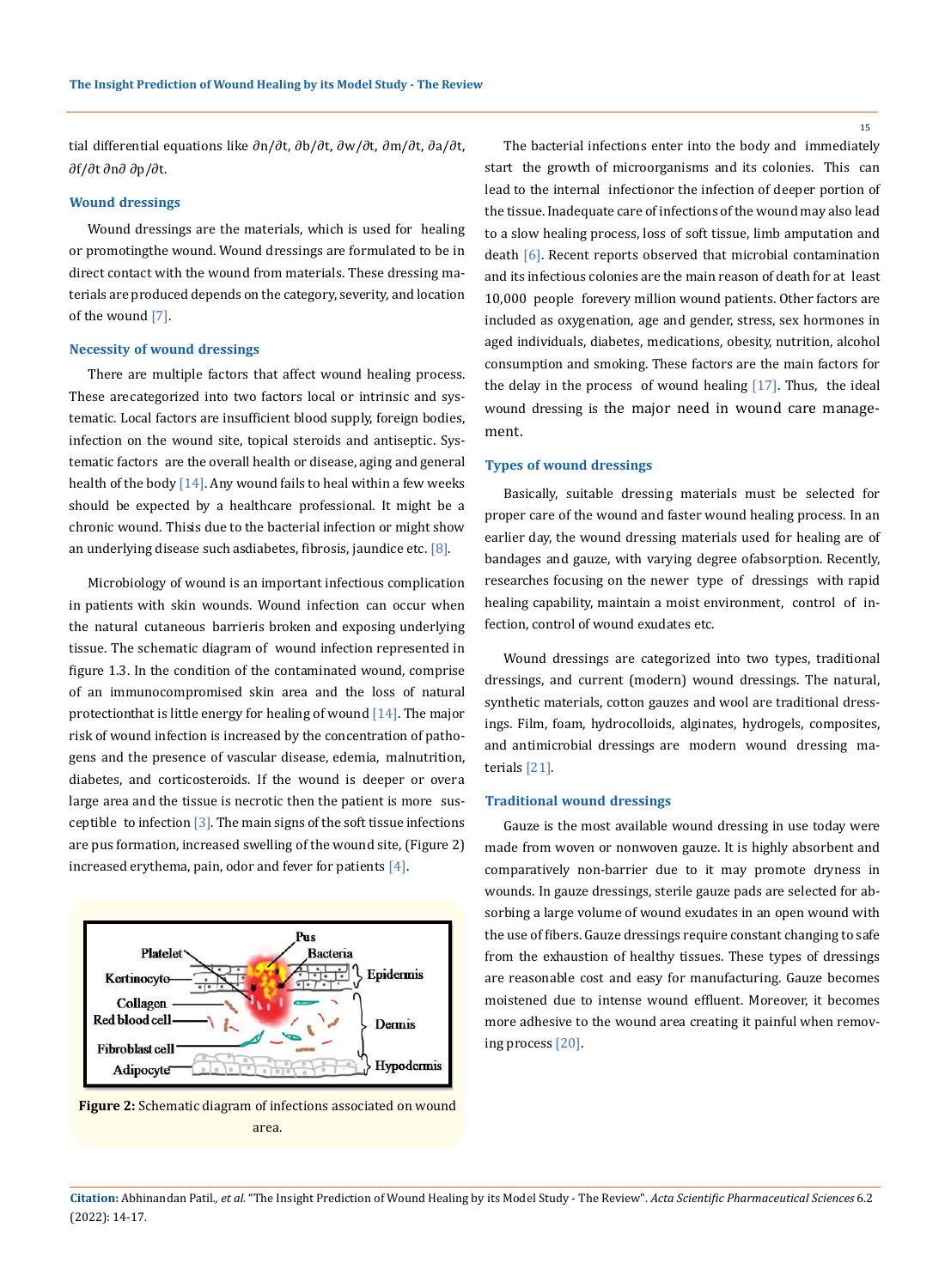



#### **Modern wound dressings**

These are significantly different dressing comprised of traditional system made humid and secondary wound dressings. These are made up of sterile plastic sheets of polyurethane and coated with adhesive to allow adherence to the skin. These films are permeable to water and air. These materials are flexible and elastic [5]. Film dressings are suggested for epithelializing wound, lower exudates wounds. Examples of film dressings are OpsiteTM (Smith and Nephew, Hull, UK), TegadermTM.

Foam dressing consists of porous polyurethane foam or film forms. The outer layer of dressings has hydrophobic. This layer is impermeable to liquid. The inner layer of foam dressing has permeable to water and O2, CO2, and water vapor exchange due to its porosity. It is protective, provide thermal insulation, highly absorbent, and maintain a moist environment. These types of dressings are used to prevent infections. Additionally, it is nonadherent, easy to apply and remove processes. The absorbency of foam dressings can be controlled by foam properties. It is available in different sizes or shapes. Foam dressings are recommended for granulating wounds and lower leg ulcers. Some commercially available foam dressings are Allevyn™, Tielle™, and Lyofoam™ (Conva Tec, Princeton, NJ) [15].

Hydrocolloid dressings are consisting of two types of layers an inner layer and outer layer. An inner layer is colloidal, adhesive, jelly, and prepared from hydrophilic colloid materials like carboxymethyl cellulose (CMC), gelatin, an elastomer and pectin etc. This layer absorbs wound exudates and forms gel- like mass on the surface of the wound. The main aim of this layer is to absorb wound exudates from the wound site. This layer provides thermal insulation to the wound area. Another outer layer is made up of usually polyurethane materials. This layer protects the wound from foreign materials and bacteria. When this hydrocolloids contact with wound exudates, they offer a moist wound environment, protection from contamination and promote cell migration. Hydrocolloid dressings are advised for limited and complete thickness wounds with lower effluents, pressure ulcers and slight burns [20].

Hydrogel-based dressing materials created by natural or synthetic polymers. It is a polymer chain connection which is hydrophilic, hydrophobic, and in some cases, it is found as a colloidal gel in which water is the dispersion medium. The flexibility of hydrogel dressings is very high which is similar to natural tissues, due to their 70-90% water content. It promotes granulation tissues and epithelium in a moist area. Currently, hydrogel based scaffolds are used for wound dressings. There are several advantages includes hydrogel scaffolds which are retention of a moist environment, high swelling ratio, supply cooling sensation and healing of wound without scar development [21].

Alginate dressing is prepared from the sodium and calcium salts in the form of foams or fibrous sheets. Due to their high absorption capacity, alginate forms an intense hydrophilic gel, which minimizes wound exudates and reduces bacterial infection. This type of materials have commonly applicable for diabetic wounds, venous wounds, complete thickness burns, pressure ulcer, cavity wound, and chronic ulcers. Alginate activated macrophages to produce TNF- $\alpha$  which initiates inflammatory signals. The ions released, also aids in blood clotting mechanism. Alginate dressings are recommended for heavy exudates wound. These are not suitable for third-degree burn wound, dry wound and severe wounds [19].

## **Conclusion**

The use of new pharmaceutical excipients with the basic knowledge of mechanism of wound healing is the need of time. The technique have changed in order to provide faster and comfortable wound healing of the patient.

**Citation:** Abhinandan Patil*., et al.* "The Insight Prediction of Wound Healing by its Model Study - The Review". *Acta Scientific Pharmaceutical Sciences* 6.2 (2022): 14-17.

16